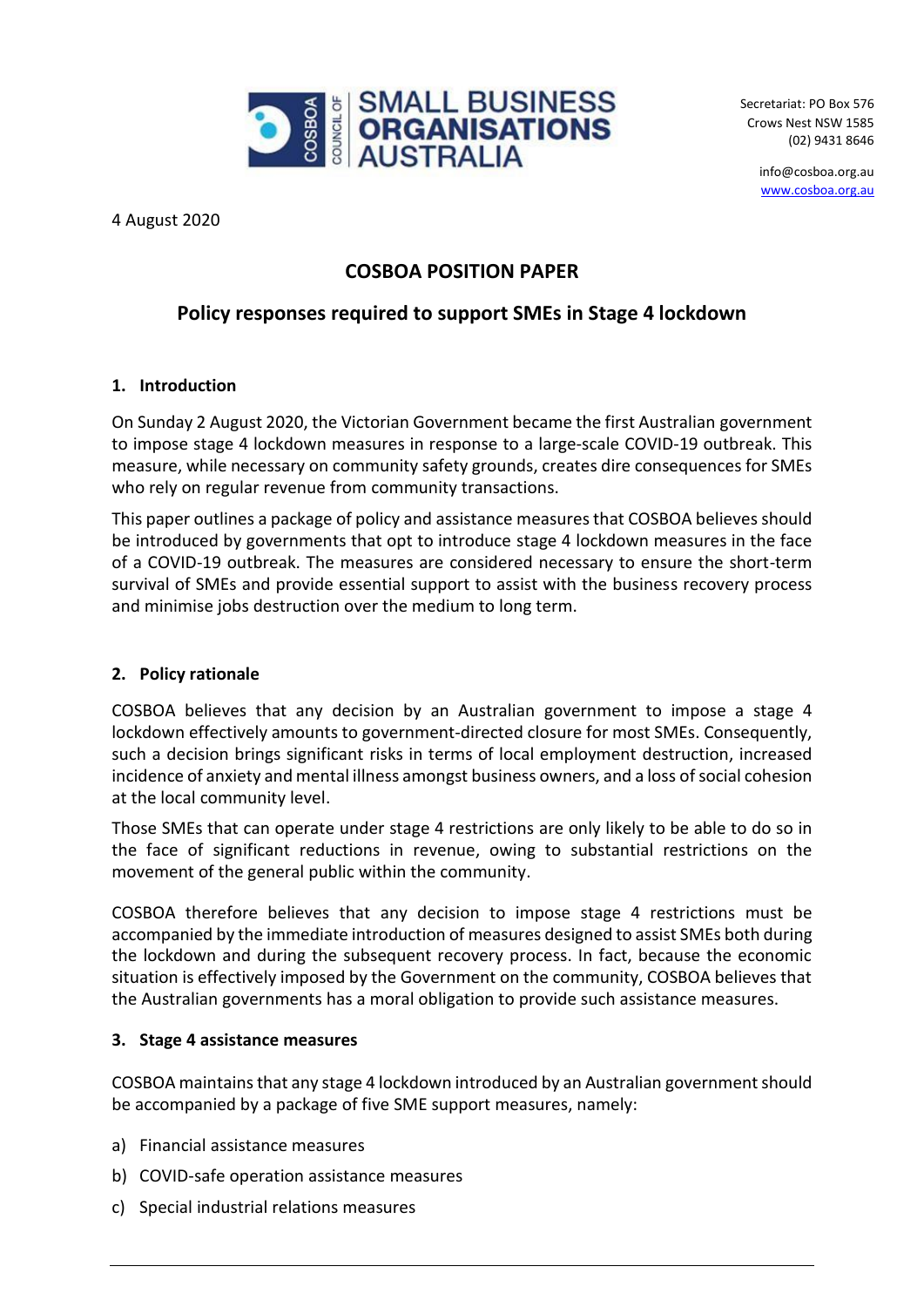- d) Mental health assistance measures for SME owners
- e) Regular and meaningful liaison with SME representative bodies (during and post lockdown).

Each of these measures are briefly outlined in the subsections presented below.

### **3.1 Financial assistance measures**

It is suggested that SMEs subject to stage 4 lockdown restrictions would receive financial assistance in three distinct and sequential stages, namely:

- *Stage 1:* immediate cashflow assistance designed to keep the business viable through the lockdown period
- *Stage 2:* business planning assistance designed to help the business owner determine whether there is a pathway to near term viability, or whether the business should shut down altogether
- *Stage 3:* access to special forms of government-backed loan assistance to support viable businesses to get back to profitability, OR assistance with the wind-up process.

### *3.1.1 Immediate cashflow support (stage 1)*

In these situations, the survival of all SMEs in the lockdown region (and the future employment prospects of their staff) is totally dependent on available cashflow. Accordingly, governments should provide immediate cashflow relief to all SMEs in the affected area. Ideally, such relief would extend to the following specific measures:

- a) Provision of a \$10K *Business Survival Grant* to all businesses (i.e. registered businesses, sole traders, partnerships, and family trusts). The grant would not be subject to any eligibility requirements whatsoever and would be co-funded by the Federal Government and the relevant state/territory government.
- b) Removal of the requirement for participating businesses in the Federal JobKeeper program to fund staff JobKeeper payments in advance - with eligible businesses immediately paid JobKeeper fortnights by the ATO monthly in advance.

# *3.1.2 Business planning assistance (voucher) for SMEs (stage 2)*

Following the introduction of measures designed to keep the business alive for a short period (as per Item 3.1.1. above), SMEs should be supported in the conduct of a financial review to assess the options for returning to profitability or closing altogether.

Ideally, this measure would involve the provision of an electronic voucher from the Australian Taxation Office advising SMEs about their eligibility for a business planning assistance voucher of \$10K. Eligible business owners would then use this voucher to secure business planning assistance from their existing financial advisor (i.e. accountant, tax advisor or certified book keeper).

c) In order to secure payment, the SME would need to provide the ATO with a certificate from their financial provider confirming that the business planning work had been completed.

#### *3.1.3 Business recovery assistance measures*

Many of the measures needed to support SME recovery are already in place, such as state government measures targeting payroll tax concessions, as well as rent relief schemes. These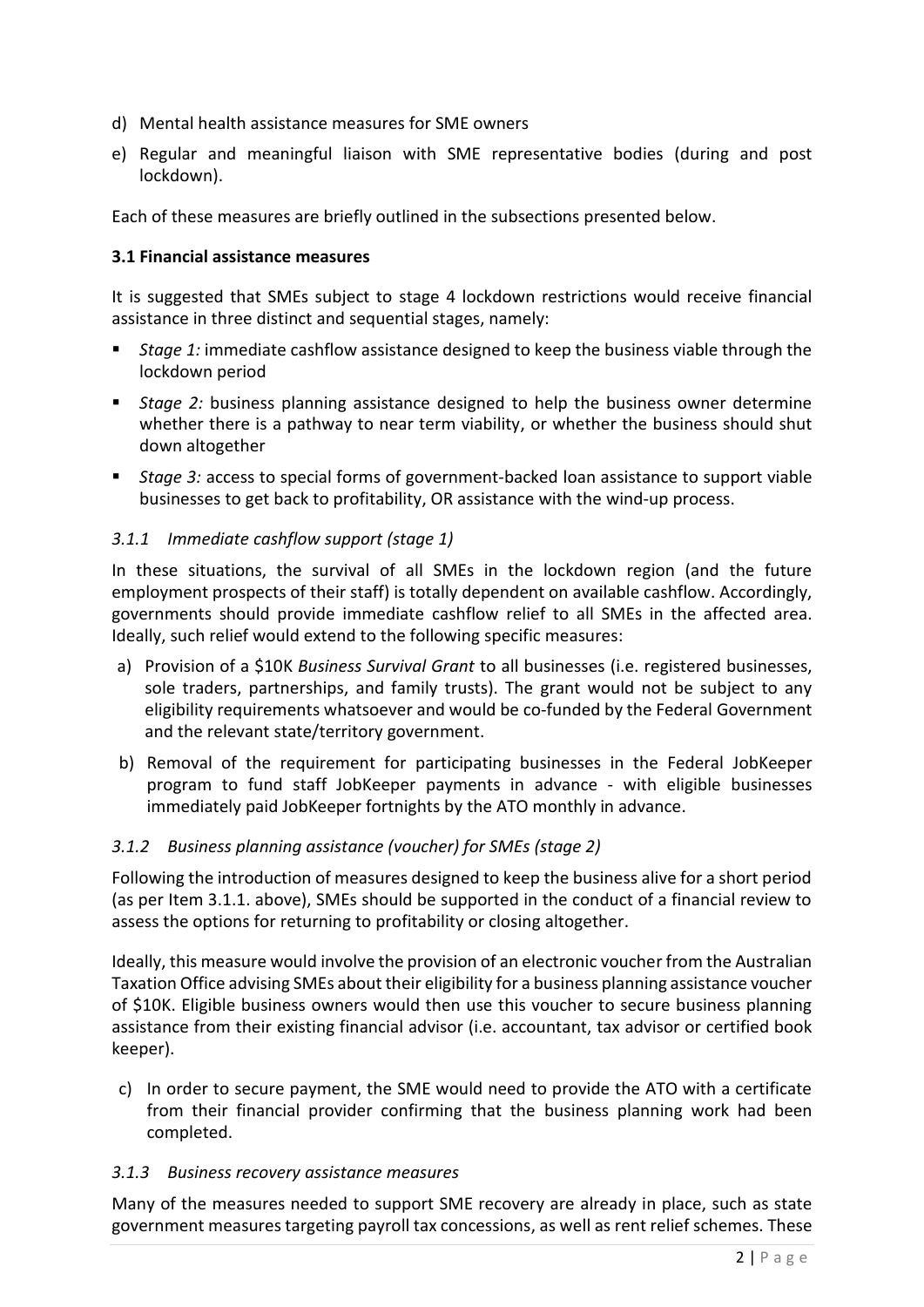measures should be extended for businesses impacted by stage 4 lockdown in the lockdown period and for a minimum of 6 months following expiry of the lockdown.

The Federal Government has also introduced the SME Guarantee loan scheme. While this scheme is suitable for some businesses, many SMEs are unlikely to avail themselves of this type of measure because of the high degree of uncertainty surrounding the short to medium term economic outlook.

It is suggested that the Federal Government should adapt existing loan guarantee measures to introduce a revenue contingent loan scheme. Such a scheme would work much like the *Higher Education Contribution Scheme* (HECS), where SMEs would receive a government loan and would not be required to pay back the loan until such time as the business' revenue reaches a pre-determined threshold.

Additional measures should also be put in place for SMEs that are forced to wind up their operations because of the stage 4 lockdown. This assistance should include assistance with any shortfall in staff entitlements and relaxation of entitlements afforded to SME owners by Services Australia.

### **3.2 COVID-safe operating assistance measures**

COSBOA notes that there will continue to be various industries where SMEs will be required to continue to provide services to the community during stage 4 lockdowns, but are rightly required to conduct their operations in a COVID-safe manner. COVIDSafe operation, however, imposes significant additional business costs in terms of expenditure on personal protective equipment (PPE) for staff, as well as additional workplace cleaning and sanitisation. These costs will need to be borne by the business in the face of greatly reduced revenues.

COSBOA believes that businesses should be reimbursed for expenditure on COVID-safe operation by the state/territory government that is responsible for the introduction of the lockdown, upon presentation of the requisite evidence (i.e. proof of payment of invoice).

#### **3.3 Special industrial relations measures**

Regardless of whether SMEs are forced to close as a result of a stage 4 lockdown or can continue to trade at a reduced level of operation, it is vital that SME owners are able to stand down their staff during the period of the lockdown. Accordingly, provision should be made in the Fair Work Act (2009) to not only extend the special JobKeeper amendments to the Act beyond 30 September 2020, but to introduce a permanent amendment that will allow staff to be stood down when any business is subject to a stage 4 lockdown imposed by an Australian government.

Small businesses also must act responsibly and encourage sick staff to stay at home. There needs to be recognition and support for paid pandemic leave as a shared responsibility. It is critical to controlling the spread of COVID-19 that sick workers can access paid leave and this isn't an additional impost on small businesses already struggling to find additional funding. Paid Pandemic Leave should not impose extra burdens on small business and should be paid via Centrelink.

#### **3.4 Mental health support for SME owners**

COSBOA notes that there are numerous programs being advanced by Australian state/territory governments targeting mental health in the workplace. Very few of these